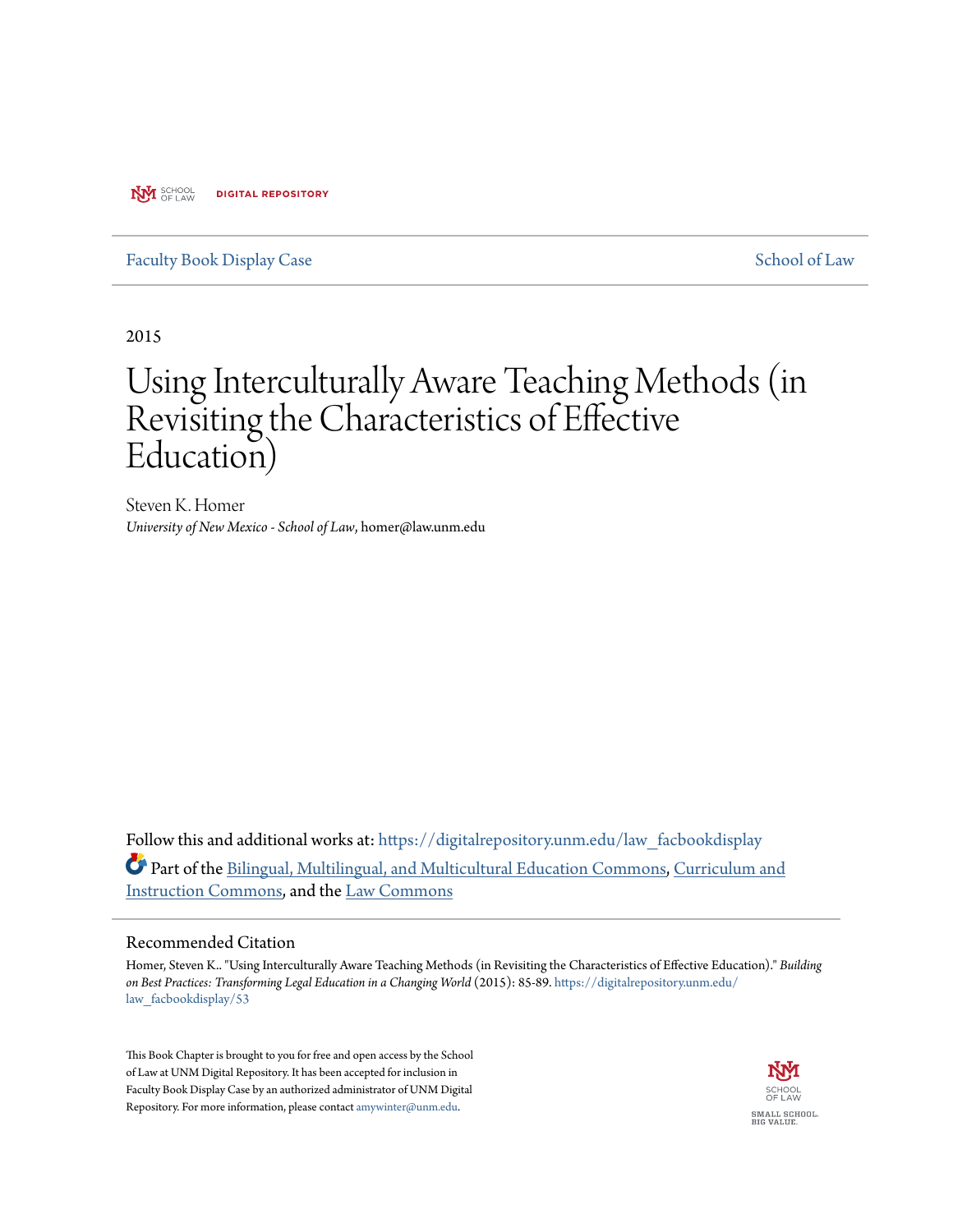# **2. USING INTERCULTURALLY AWARE TEACHING METHODS By Steven K. Homer**

#### **a. Introduction**

Teaching interculturally was not addressed in BEST PRACTICES FOR LEGAL EDUCA-TION. **<sup>1</sup>** Legal scholars have studied how legal pedagogy both reflects the values and approaches of dominant groups within legal academia (i.e., privileged white men), and also how these approaches to teaching can alienate students — such as women, students of color,**<sup>2</sup>** and gender and sexually diverse**<sup>3</sup>** students, among others — who do not share all of the dominant group's traits. However, more research is required to help law teachers fully understand the extent to which the structures of legal education affect non-dominant groups and how legal education may be changed to address such impact.

This section explores why the use of interculturally aware teaching methods is a best practice for law teachers, and provides general suggestions for how to do so. The section below on intercultural effectiveness for lawyers**<sup>4</sup>** and the preceding section on humanizing legal education**<sup>5</sup>** provide more detailed suggestions relevant to using interculturally aware teaching methods.

Three main aspects of legal education contribute to disparate impacts on nondominant groups. First, the presence (or lack) of faculty diversity, and the concomitant effect on the ability of faculty to serve as role models and mentors for students; second, course materials that either elide the experience of women and students of color directly by omitting them as actors with legal issues, or the failure of faculty to present problems in a way that is fully accessible to all students; and third, the ways in which faculty do (and do not) interact with female students and students of color, both in and out of the classroom. It is a best practice to address each of these issues.

- **<sup>4</sup>** *See* Chapter 6, Section E, *Intercultural Effectiveness*, below.
- **<sup>5</sup>** *See* Chapter 4, Section B, Subsection 1, *Humanizing the Delivery of Legal Education*, above.

<sup>&</sup>lt;sup>1</sup> ROY STUCKEY AND OTHERS, BEST PRACTICES FOR LEGAL EDUCATION: A VISION AND A ROADMAP (2007) [hereinafter BEST PRACTICES].

**<sup>2</sup>** *See, e.g.*, Adam Neufeld, *Costs of an Outdated Pedagogy? Study on Gender at Harvard Law School*, 13 J. GENDER, SOCIAL POLICY & THE LAW 511 (2005) (studying Harvard Law School); Celestial S.D. Cassman & Lisa R. Pruitt, *A Kinder, Gentler Law School? Race, Ethnicity, Gender, and Legal Education at King Hall*, 38 U.C. DAVIS L. REV. 1209 (2005) (studying University of California — Davis Martin Luther King Jr. School of Law); Allison L. Bowers, *Women at the University of Texas School of Law: A Call for Action*, 9 TEX. J. WOMEN & L. 117 (2000) (studying the University of Texas School of Law).

**<sup>3</sup>** Gender and sexual diversity (GSD) refers to all people who identify as one or more of the following: lesbian, gay, bisexual, transgender, queer, questioning, intersex, and asexual, with the acronym LGBTQQIA. The shorter term LGBT is usually used colloquially but arguably does not reflect the fully inclusive range of gender and sexually diverse people.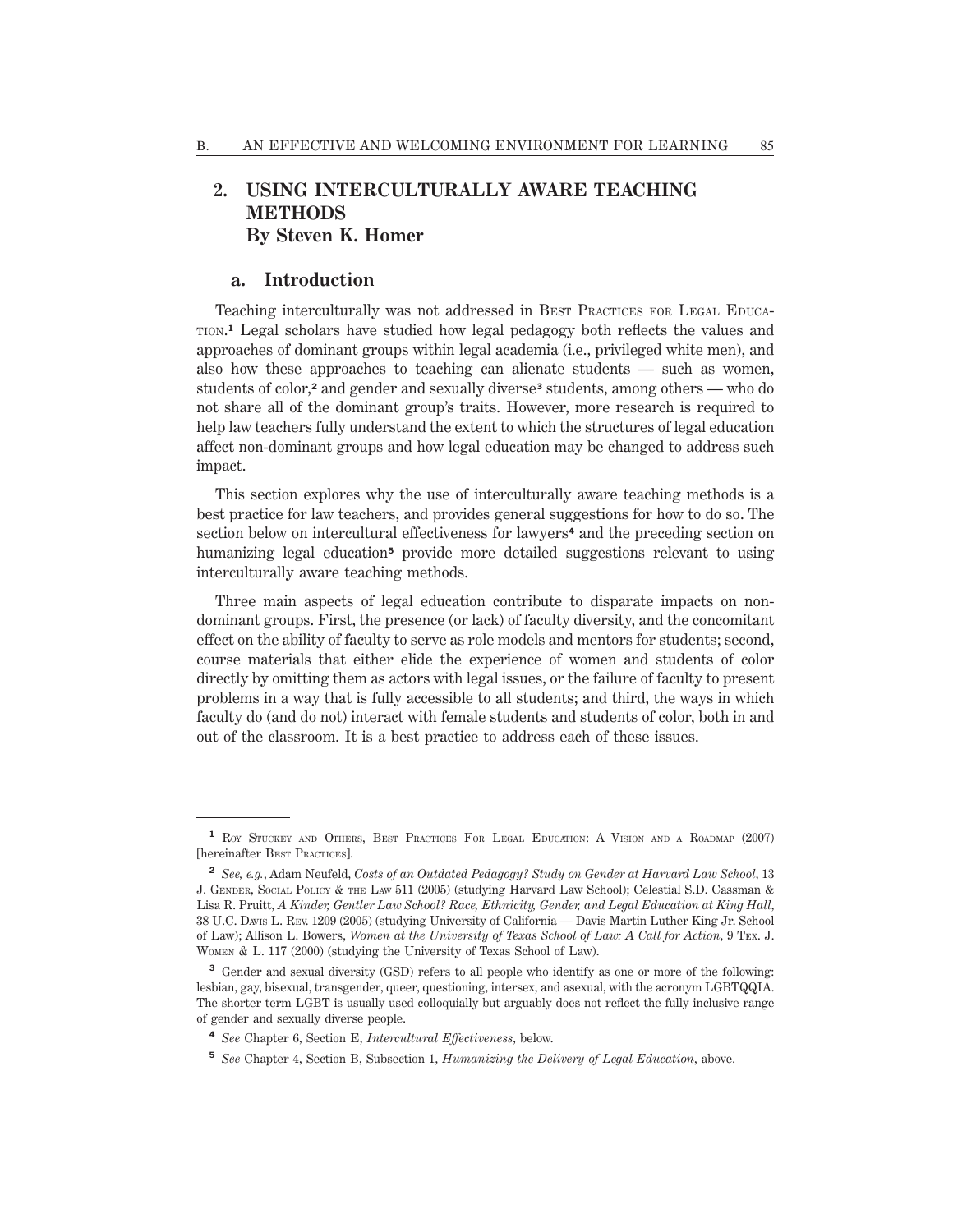## **b. Why Interculturally Aware Methods Are Needed**

Faculty diversity is a challenge for many law schools. Law schools have made some strides in diversifying their faculties,**<sup>6</sup>** and the presence of female and LGBTQQIA faculty, and faculty of color, at the front of the classroom, of itself, helps minimize the alienation of similar students.**<sup>7</sup>** It seems that diverse faculty members are more likely to develop materials and approaches that foster an atmosphere of inclusion and to use teaching methods that help students feel connected to the subject matter.**<sup>8</sup>** Equally importantly, having a diverse faculty allows diverse students to visualize themselves in positions of authority within the law.**<sup>9</sup>** It also shapes the views of non-diverse students by allowing them to imagine a broader role for minority lawyers, and a different relationship between themselves and women, LGBTQQIA people, and people of color.**<sup>10</sup>** This has a spill-over effect to their own interactions with clients and deepens their learning in the classroom itself.**<sup>11</sup>**

It is a best practice to use teaching materials that include women, LGBTQQIA people, and people of color as participants in the full range of legal transactions, and not simply to include them only when the legal issues directly implicate them (for example, a course that uses no people of color in its problems and hypotheticals except when there is an issue of racial discrimination). Additionally, where possible and appropriate, teachers should initiate discussion of the racial, gender, or sexual orientation issues the material presents, without shifting to diverse students the burden to raise such issues.**<sup>12</sup>** Doing otherwise may generate feelings of alienation among diverse students because it sends a message that they are outside of, or do not

**<sup>6</sup>** 2008–2009 AALS Statistical Report on Law Faculty, Ass'n of Am. Law Sch. (2009), [http://aalsfar.com/](style_01 core:url core:url 686) [statistics/2009dlt/gender.html,](style_01 core:url core:url 686) *archived at* [http://perma.cc/LX65-CVAJ](style_01 core:url core:url 686) (62.2% of law faculty identify as male); [http://aalsfar.com/statistics/2009dlt/race.html,](style_01 core:url core:url 686) *archived at* [http://perma.cc/X8GG-PLYK](style_01 core:url core:url 686) (71.5% of law faculty identify as white).

**<sup>7</sup>** Chris Chambers Goodman & Sarah E. Redfield, *A Teacher Who Looks Like Me*, 27 J. CIV. RTS. & ECON. DEV. 105, 116–19 (2013).

**<sup>8</sup>** *Id.* at 129; Luz E. Herrera, *Challenging a Tradition of Exclusion: The History of an Unheard Story at Harvard Law School*, 5 HARV. LATINO L. REV., 51, 118–19 (2002).

**<sup>9</sup>** *See* Rachel F. Moran, *Diversity and Its Discontents: The End of Affirmative Action at Boalt Hall*, 88 CAL. L. REV. 2241, 2297–99 (2000).

**<sup>10</sup>** Nisha C. Gottfredson, A.T. Panter, Charles E. Daye, Walter F. Allen & Linda F. Wightman, *The Effects of Educational Diversity in a National Sample of Law Students: Fitting Multilevel Latent Variable Models in Data With Categorical Indicators*, 44 MULTIVARIATE BEHAV. RES. 305, 319 (2009) (concluding that "racial diversity increases intergroup contact . . . and that intergroup contact increases perceived diversity of ideas . . . and decreases prejudiced attitudes.").

**<sup>11</sup>** *E.g.*, Antoinette Sedillo López, *Beyond Best Practices for Legal Education: Reflections on Cultural Awareness — Exploring the Issues in Creating a Law School and Classroom Culture*, 38 WM. MITCHELL L. REV. 1176, 1178, 1180–81 (2011–2012); Susan Bryant, *The Five Habits: Building Cross-Cultural Competence in Lawyers*, 8 CLINICAL L. REV. 33, 38–48 (2001).

**<sup>12</sup>** Meera E. Deo, Maria Woodruff & Rican Vue, *Paint by Number? How the Race and Gender of Law School Faculty Affect the First-Year Curriculum*, 29 CHICANO/A-LATINO/<sup>A</sup> L. REV. 1, 18–24 (2010); *see also* Margaret E. Montoya, *Máscaras, Trenzas, y Greñas: Un/Masking the Self While Un/Braiding Latina Stories and Legal Discourse*, 17 HARV. WOMEN'<sup>S</sup> L.J. 185, 201–06 (1994).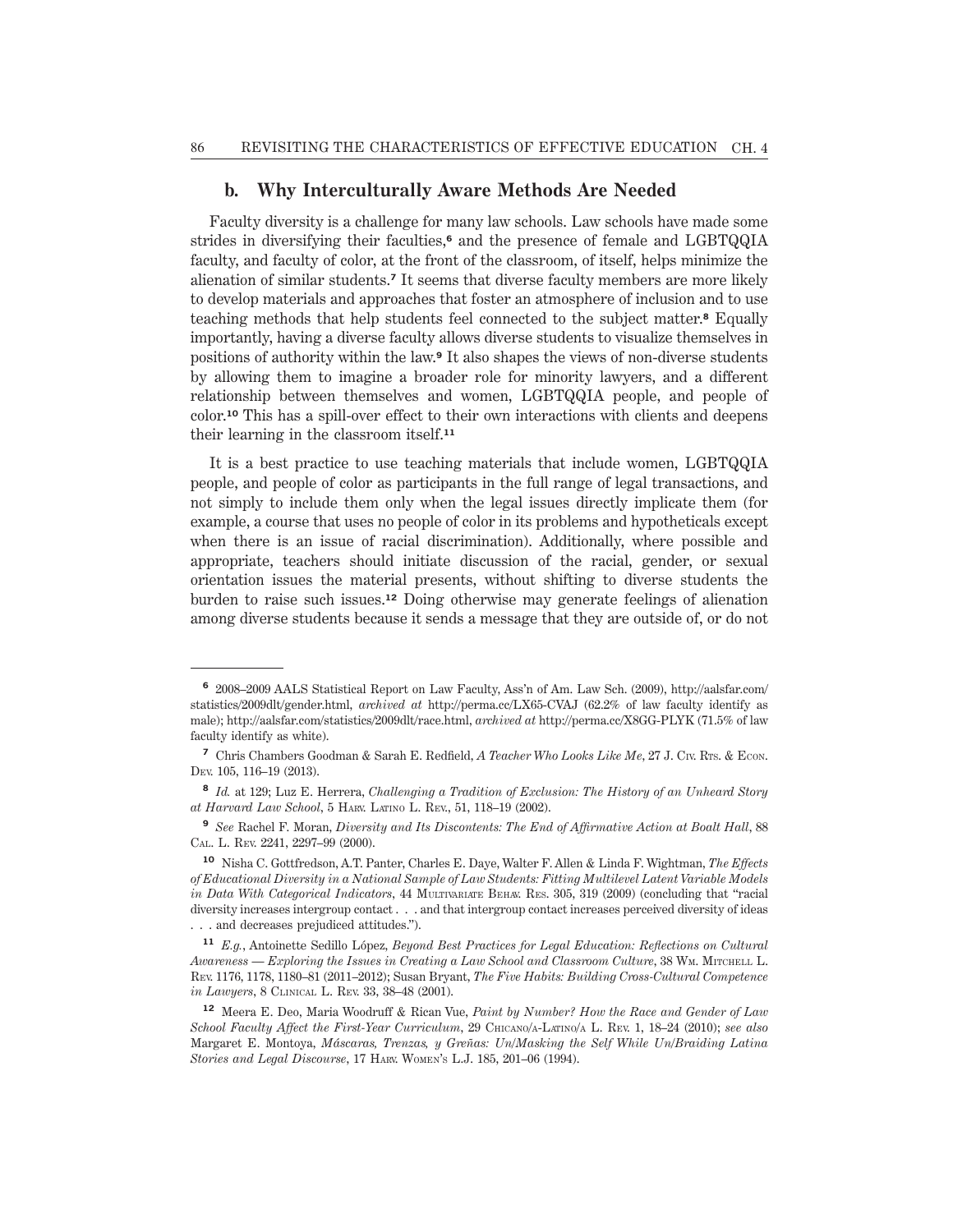belong in, the world of people involved in the legal profession.**<sup>13</sup>**

Finally, classroom teaching techniques and modes of interaction in office hours may send negative messages to all students about the value of diverse students' input and messages to diverse students themselves about how much they "belong" in law school and, by extension, in the legal profession itself.**<sup>14</sup>** Evidence suggests that some teachers misuse the Socratic Method in a way that favors white students and male students, and white male students in particular.**<sup>15</sup>** If used too aggressively, it will favor students for whom this is a comfortable mode of discourse. Research suggests that those students are more likely to be white males.**<sup>16</sup>** This problem is not inherent in the Socratic Method if it is used in accordance with the practices of good teaching generally and Socratic teaching specifically, as described in this book.**<sup>17</sup>**

Even when the Socratic Method is implemented well, faculty must be alert to call on students in ways that are gender and race neutral. Studies show that in higher education generally, teachers interact with males and females in ways that tend to reinforce women's invisibility and silence in the classroom**<sup>18</sup>** and similar patterns have been documented in the law school classroom. It is likely that this is also true for other categories of diverse students.**<sup>19</sup>**

**<sup>16</sup>** Male students may be more willing to "take up space" and speak, even when they are not certain of the answer or are not on topic. *See* Stephanie M. Wildman, *The Question of Silence: Techniques to Ensure Full Class Participation*, 38 J. LEGAL EDUC. 147, 151 (1988).

**<sup>17</sup>** *See, e.g.*, Chapter 5, Section A, *The Socratic Method*, below.

**<sup>18</sup>** These phenomena have been documented in higher education generally, *e.g.*, Mary Frank Fox, *Women* and Higher Education: Sex Differentials in the Status of Students and Scholars, in WOMEN: A FEMINIST PERSPECTIVE 238–55 (3d ed., Jo Freeman ed. 1984):

In faculty interaction with students, a "subtle and silent language" differentiates males and females. . . . Studies indicate that, in their interactions with students, faculty encourage male compared to female students by making more eye contact with the men, nodding and gesturing in response to questions, assuming a position of attentiveness when men speak, and taking a location near male students. . . . Observers frequently note that in classroom discussions, even the brightest female students tend to remain silent, while their male counterparts dominate. . . . Faculty members promote and reinforce the invisibility of female students by subtle practices such as calling directly on males but not females, addressing men by name more often than women, giving men more time to answer a question before going on to another student, interrupting women more frequently or allowing them to be interrupted, and crediting the contributions of male more often than female students.

*Id.* at 244 (quoted in Stephanie M. Wildman, *The Question of Silence: Techniques to Ensure Full Class Participation*, 38 J. LEGAL EDUC. 147, 147 n. 1 (1988)).

**<sup>19</sup>** Sari Bashad & Maryana Iskander, *Why Legal Education is Failing Women*, 18 YALE J.L. & FEMINISM 389, 403 (2006); *see, e.g.*, Morrison Torrey, Jennifer Ries & Elaine Spiliopoulos, *What Every First-Year Female Law Student Should Know*, 7 COLUM. J. GENDER & L. 267 (1998).

**<sup>13</sup>** Cruz Reynoso & Cory Amron, *Diversity in Legal Education: A Broader View, a Deeper Commitment*, 52 J. LEGAL EDUC. 491, 496 (2002).

**<sup>14</sup>** Kevin R. Johnson, *Importance of Student and Faculty Diversity in Law Schools: One Dean's Perspective*, 96 IOWA L. REV. 1549, 1557 (2011).

**<sup>15</sup>** Nancy E. Dowd, Kenneth B. Nunn & Jane E. Pendergast, *Diversity Matters: Race, Gender, and Ethnicity in Legal Education*, 15 U. FLA. J. L. & PUB. POL. 11, 37 (2003) [hereinafter Dowd et al., *Diversity Matters*].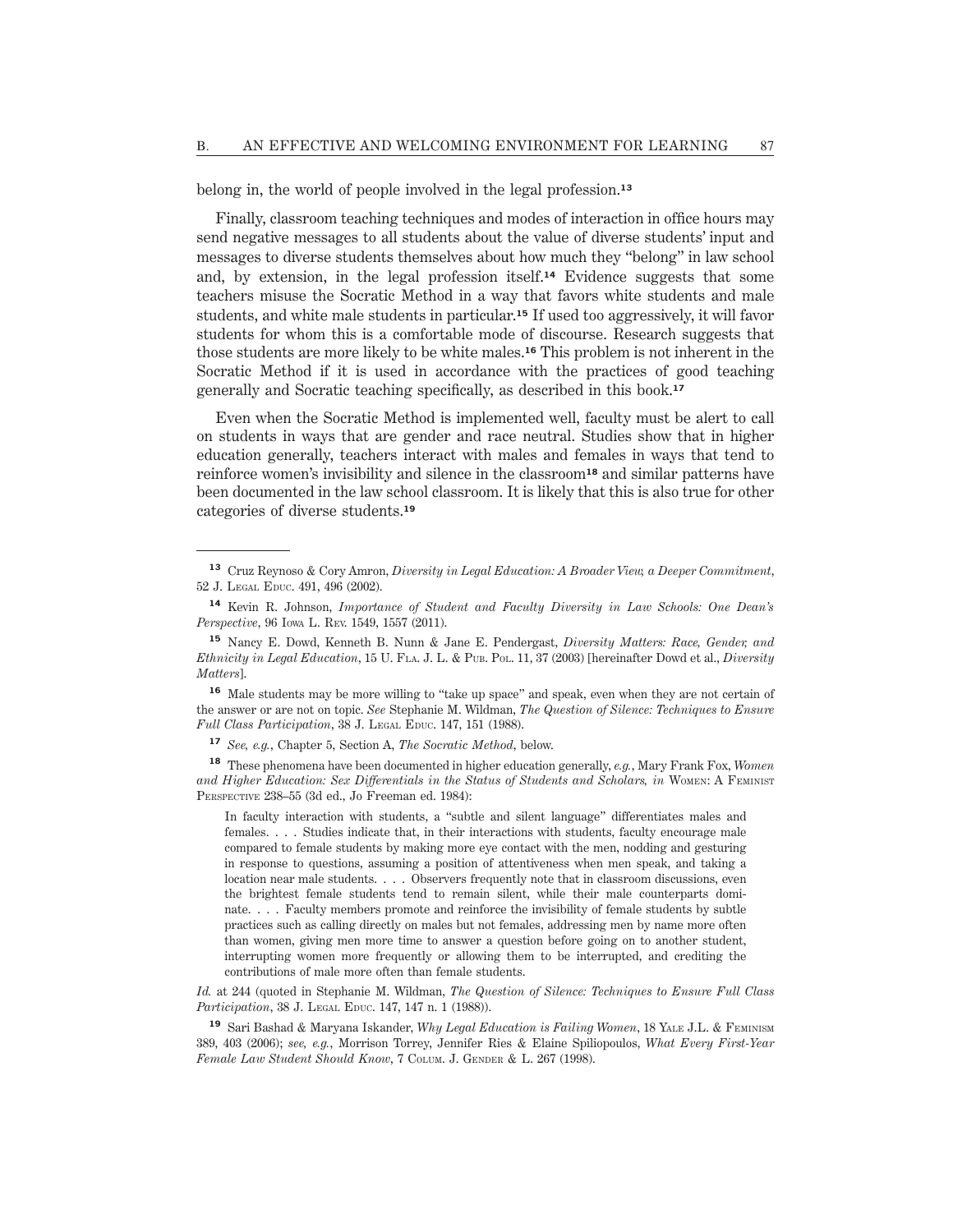It is a best practice for both institutions and individual teachers to ensure that all teaching methods are used equally and fairly for the benefit of all students.

Whatever teaching methods are employed, they should reflect eight characteristics of good teaching: respect, expectation, support, collaboration, inclusion, engagement, delight, and feedback.**<sup>20</sup>** The general approach to the material, if it is to create an inclusive environment, "cannot revolve solely around white men. Nor should [it] predominantly address the legal concerns of the wealthy, to the exclusion of the interests of middle class Americans or the poor."**<sup>21</sup>**

Different approaches might be effective in creating a more inclusive environment. One is to provide more context for students' learning to help them understand the material within their own frames of reference. Doing so "reduced feelings of alienation because they helped students relate the new material to their prior experiences, allowed students to express their perspectives, and showed students how to use the new material on exam questions and in situations they will face when they are attorneys."**<sup>22</sup>** Three ways to provide context are relating the information to students' lives and backgrounds, helping students "own" the material, and, from those, helping students translate the material into their own lives.**<sup>23</sup>** Three teaching strategies for providing more context are experiential learning exercises, writing exercises, and collaborative learning exercises.**<sup>24</sup>** All of these methods should be paired with formative feedback, to ensure that all students are learning what is being taught.

Collaborative learning, in particular, is a commonly referenced method of creating an inclusive environment. "Participatory, cooperative, collaborative methods that actively involve students in the learning process appear to be particularly critical, both to benefit from diversity in the classroom and to ensure equal learning opportunities and outcomes."**<sup>25</sup>** These methods, which address *who* speaks in the classroom, should be paired with methods that address who is spoken *about*: "[t]o the extent legal education focuses on the study of American law, the legal accomplishments of women and people of color should be explicitly included in the curriculum."**<sup>26</sup>** In addition, "strategies for changing [law school] culture may [include] 'little' things like the pictures on the wall that convey the images of who belongs."**<sup>27</sup>**

**<sup>20</sup>** Gerald F. Hess, *Heads and Hearts: The Teaching and Learning Environment in Law School*, J. L. EDUC. 75, 87–110 (2002).

**<sup>21</sup>** Dowd et al., *Diversity Matters*, at 41.

**<sup>22</sup>** Paula Lustbader, *Teach in Context: Responding to Diverse Student Voices Helps All Students Learn*, 48 J. LEGAL EDUC. 402, 404 (1998).

**<sup>23</sup>** *Id.* at 405.

**<sup>24</sup>** *Id.* at 412–14.

**<sup>25</sup>** Dowd et al., *Diversity Matters*, at 39.

**<sup>26</sup>** *Id.* at 41.

**<sup>27</sup>** *Id.* at 37.